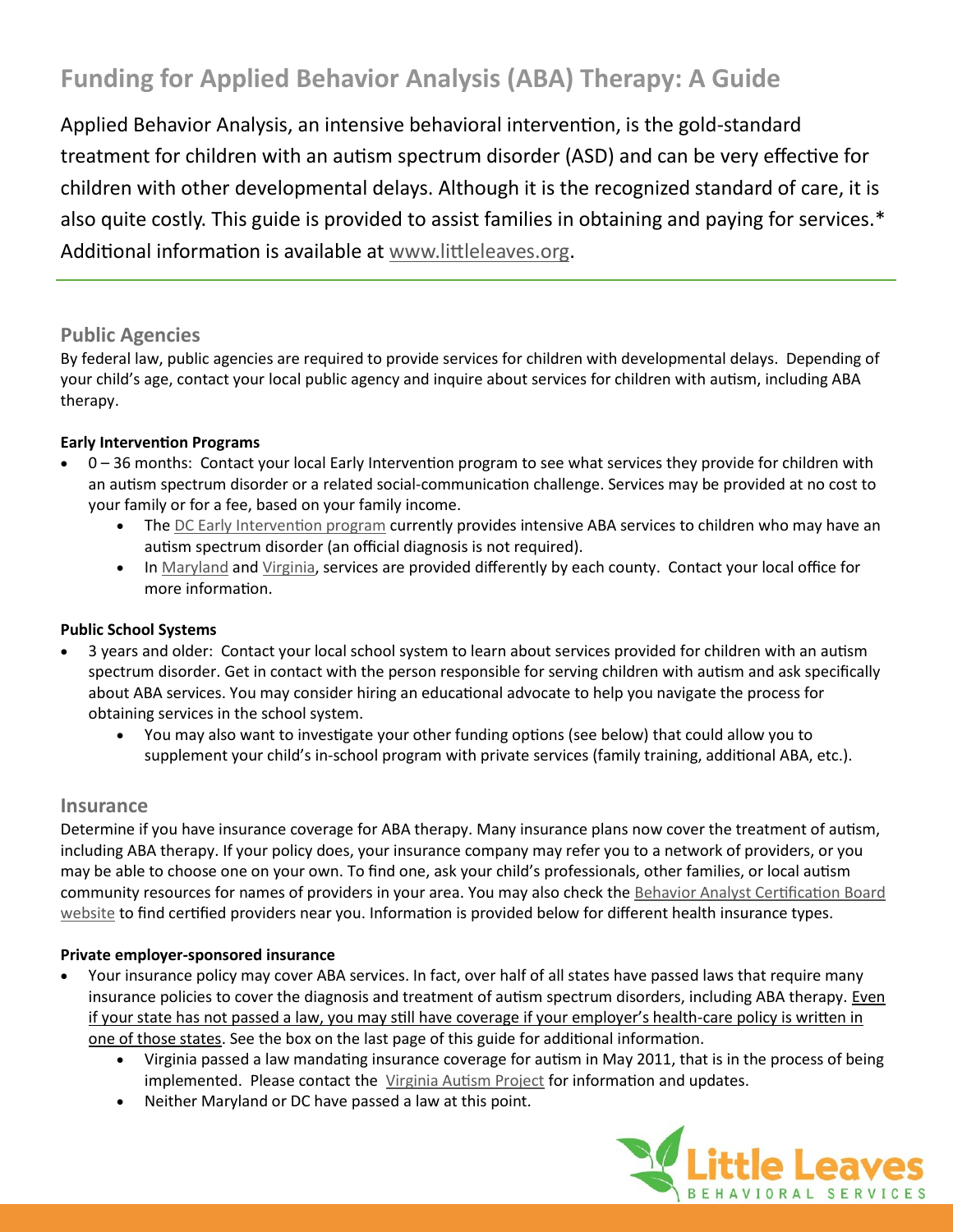### **State and federal employee health plans**

- In some states, under the autism insurance laws, state employee health plans must provide coverage for ABA services. Check [www.AutismVotes.org/State Initiatives](http://www.autismvotes.org/site/c.frKNI3PCImE/b.3909861/k.B9DF/State_Initiatives.htm) for information about your state.
	- Under the Virginia Autism Law, state employees have autism coverage.
	- Neither DC, Maryland, nor the federal government health plans are required to cover autism treatment such as ABA therapy. Please contact your plan administrator to determine whether you have coverage.

### **Tricare**

 If you have Tricare insurance and your child with a diagnosed autism spectrum disorder is registered in the Extended Care Health Option (ECHO) program, ABA services by an approved provider are covered. Visit the [Tricare](http://www.tricare.mil/mybenefit/ProfileFilter.do;jsessionid=Tv7Yp3Z2F1SDnP0drMNwgpL3GGG06z2cqbRMYW54bJMDnrCDs57m!-1295704037?puri=%2Fhome%2Foverview%2FSpecialPrograms%2FECHO%2FAutismServicesDemonstration)  [website](http://www.tricare.mil/mybenefit/ProfileFilter.do;jsessionid=Tv7Yp3Z2F1SDnP0drMNwgpL3GGG06z2cqbRMYW54bJMDnrCDs57m!-1295704037?puri=%2Fhome%2Foverview%2FSpecialPrograms%2FECHO%2FAutismServicesDemonstration) and/or contact the Case Management Provider for your area for more information.

## **Medicaid**

- Children with Medicaid may have coverage for ABA services through the Early and Periodic Screening, Diagnostic, and Treatment (EPSDT) program since it is a medically-necessary treatment. However, the program is managed differently by each state. Contact your Case Manager to inquire about behavioral health benefits.
	- Washington, D.C.: Medicaid recipients are being covered for ABA therapy services through EPSDT/ Healthcheck.
	- Virginia: The [Virginia EPSDT program](http://dmasva.dmas.virginia.gov/Content_pgs/mch-home.aspx) provides intensive behavioral therapy services, including ABA, for children up to age 21 on Medicaid / FAMIS plus.
	- Maryland: Medical Assistance provides "Therapeutic Behavior Services" through [Value Options](http://maryland.valueoptions.com/) to address significant behavior issues, however, this will most likely not cover early intensive behavioral therapy.

## **Additional funding sources**

There are a few programs available to help families of children with autism provide for their treatment and care. We recommend you investigate these to see if they are options for you.

## **[Maryland Autism Waiver Program](http://dhmh.state.md.us/mma/waiverprograms/pdf/2011/AutismWaiverFactSheet-08.pdf)**

 If you are a Maryland resident and have a child diagnosed with autism, you may be eligible for this program. The financial requirements are not the same as the requirements for the standard Medicaid program. It provides a variety of services for children and support for their families. Eligibility requirements are available online. Please note: there is a long wait-list for this program, but you should put your name on the list as soon as your child has a diagnosis.

## **[Virginia Medicaid Waiver Programs](http://www.dmas.virginia.gov/downloads/pdfs/ab-ltc_medicaid_waiver.pdf)**

- Virginia residents who do not qualify for regular Medicaid based on their financial situation may be able to qualify for a Medicaid waiver program. Once an individual has accessed Medicaid through a waiver, he or she is entitled to all services provided by the regular Medicaid program, including the Early and Periodic Screening, Diagnostic, and Treatment (EPSDT) program (see "Medicaid" above). Waivers that families should explore include:
	- Intellectual Disability/Mental Retardation Waiver (ID/MR)
	- Individual & Family Developmental Disabilities Support Waiver (DD)
	- Elderly or Disabled with Consumer Direction Waiver (EDCD)
- Visit [Commonwealth Autism Services](http://www.autismva.org/resources/fundingsources) website for more information and relevant links.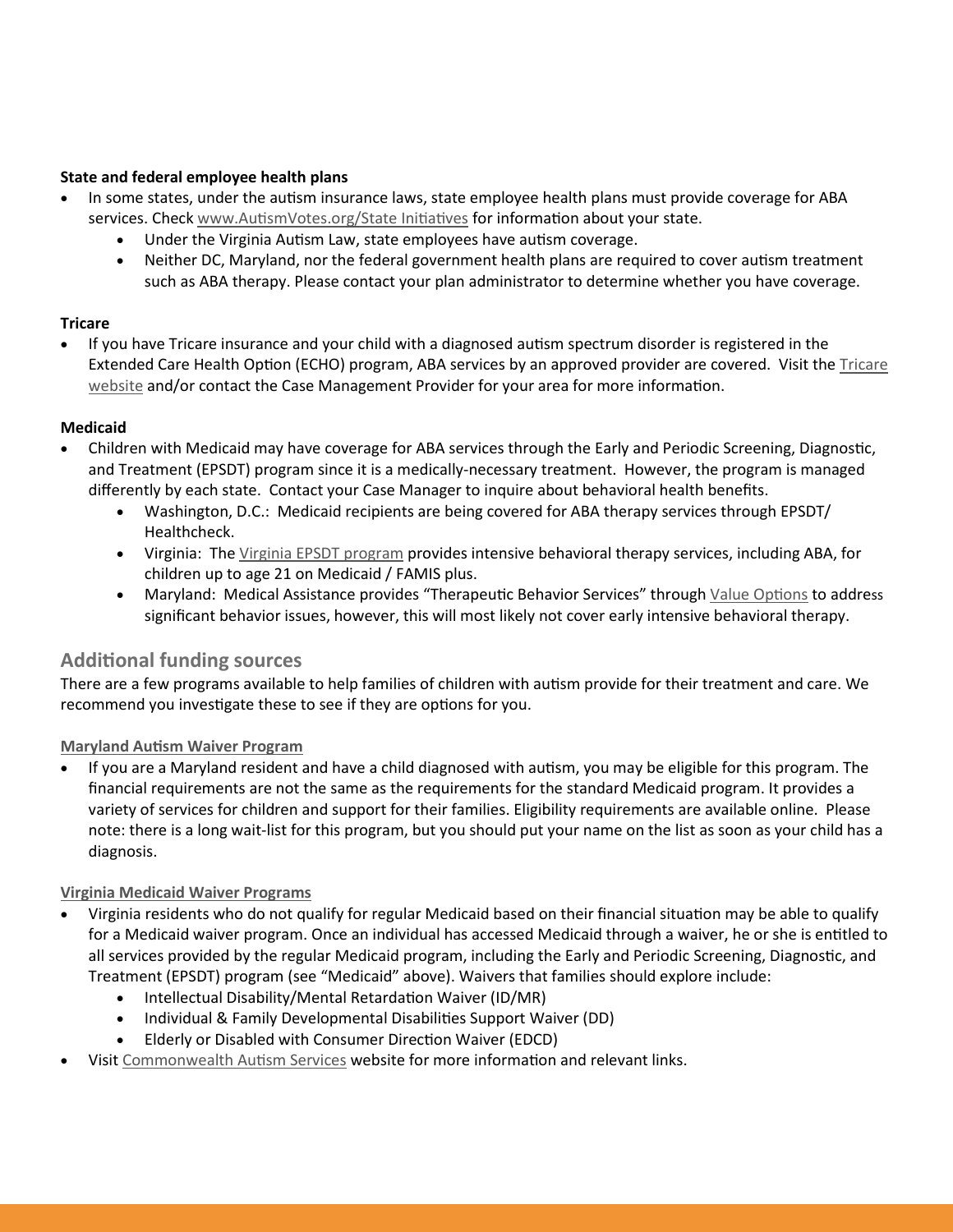#### **Katie Beckett Waiver (aka "TEFRA Medicaid")**

- If your income disqualifies you for Medicaid, your child may still be eligible for government funding to help cover ABA therapy and other health care costs. This waiver is designed for children with severe disabilities who require care at an institutional level. It provides funding to help a family keep the child in a home setting. In some states, the [Katie Beckett Waiver](http://www.online-health-insurance.com/health-insurance-resources/part4/page151.php) may be used as secondary insurance for a child with private insurance. Go online to investigate the requirements and application process for the Katie Beckett Waiver in your state. Someone in your state Medicaid office should be able to direct you to the right contact.
	- Washington, D.C. offers a [Katie Beckett Waiver.](http://www.healthcareombudsman.dc.gov/ombudsman/cwp/view,a,1277,q,464012,ombudsmanNav_GID,1506,.asp)
	- Maryland offers the program under the ["Model Waiver Program.](http://dhmh.state.md.us/mma/waiverprograms/html/ModelWaiver%20-%20information.htm)"
	- Virginia does not have a Katie Beckett Waiver specifically but has other waiver programs as listed above.

## **Grants**

There are a number of grant programs to which families can apply for assistance. Visit their websites to learn more.

- [United Health Care Children's Foundation.](http://www.uhccf.org/index.html)
- [Act Today](http://www.act-today.org)
- [National Autism Association Helping Hand Program](http://www.nationalautismassociation.org/helpinghand.php)
- For Maryland residents only:
	- [Jill Fox Fund](http://jillfoxfund.org/)
	- [Low Intensity Support Services \(LISS\)](http://www.marylandcommunityconnection.org/index.php/low-intensity-support-services-liss/)

## **Self-pay**

We know that intensive ABA services are expensive. But we also know that it is an investment in your child's future. If you have the means to pay for these services and no other source of funding for them, please consider paying for ABA therapy directly. Studies have shown that providing therapy to your child at a young age will significantly decrease the lifetime costs of caring for him or her. In fact, according to the Autism Society of America, "The cost of lifelong care can be reduced by 2/3 with early diagnosis and intervention."

\*Note: The information in this guide is provided to assist physicians and families navigate funding for services. It is based on our internal research, and is not a guarantee of funding. Please check with your state agency or health plan for more information. If you have additional information or changes to this guide that may be useful to other families, please forward it to us at autismfunding@littleleaves.org.

# **About Little Leaves Behavioral Services**

Our mission is to provide individualized, results-based behavioral therapy and services by creating collaborative partnerships with children, families and professionals. Little Leaves provides center-, home-, and school-based ABA therapy supervised by Master's and doctoral level Board Certified Behavior Analysts primarily for children up to age ten . Our model is built on creating a warm, safe, and positive environment in which to nurture your child's development. Your child will spend much of his/her time doing what most children do at this age – learning while playing and participating in other structured activities. Visit our [website](http://www.littleleaves.org) or contact us to learn more about how we can help[.](http://www.littleleaves.org)

**LITTLE LEAVES, STRONG FOUNDATIONS** Call 202-420-8359 Email info@littleleaves.org Visit [www.littleleaves.org](http://www.littleleaves.org)

December 2011v2